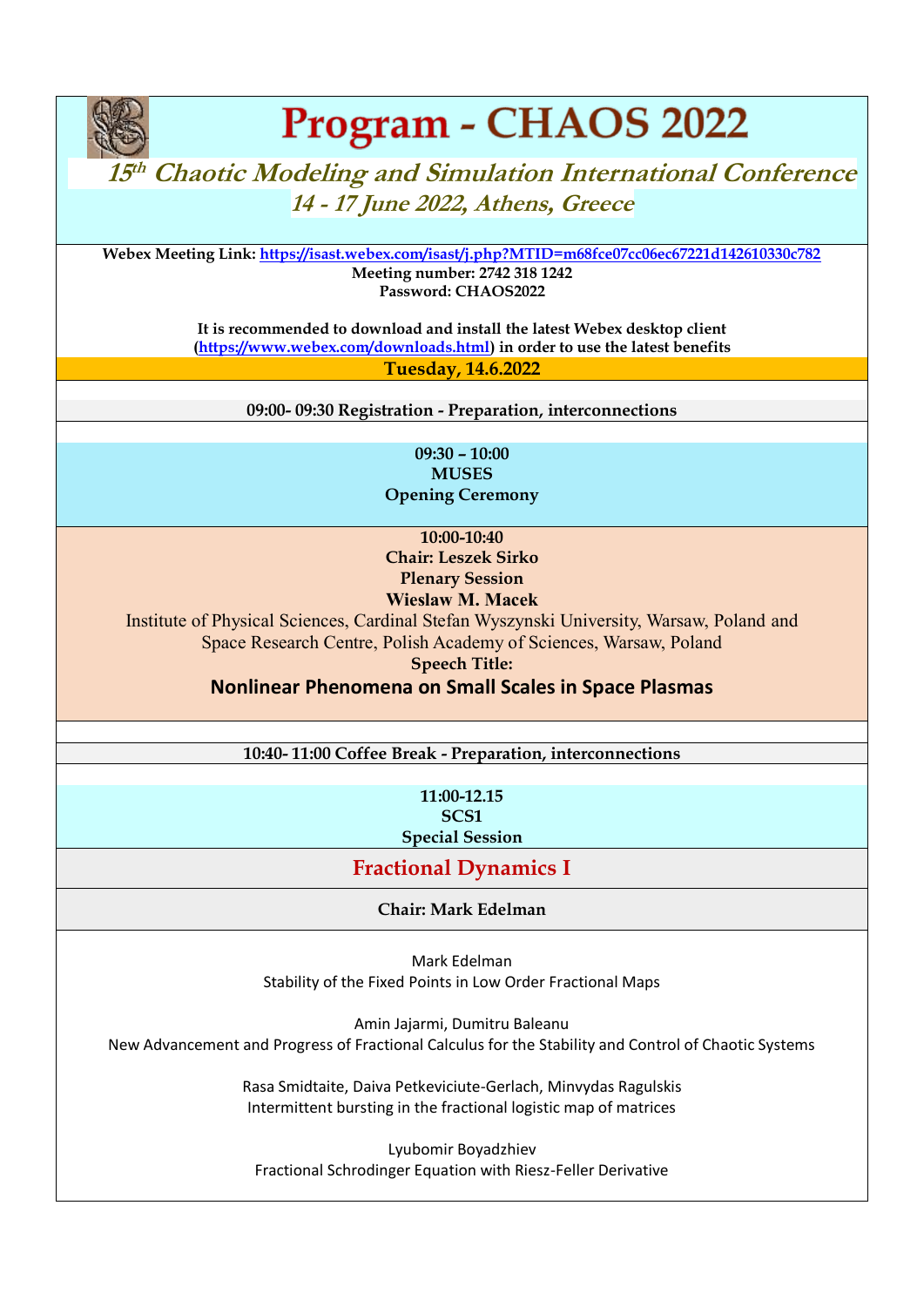#### **12:15-13.30 SCS2 Special and Contributed Sessions**

**COVID-19**

## **Chair: Yiannis Dimotikalis**

Yiannis Dimotikalis, Christos H Skiadas

Exploring the Chaotic Nature of COVID-19 Pandemic: Limit Cycles and Time-Lag Around the World

Arsenios-Georgios N. Prelorentzos, Konstantinos N. Konstantakis, Ioannis G. Melissaropoulos, Panayotis G. Michaelides

Volatility Spillovers in the CoVid-19 era: A GVAR-GARCH model for East Asia

Vasiliy D. Pechuk, Tatyana P. Konovalyuk, Evgeniy D. Pechuk, Tatyana S. Krasnopolskaya Cardiorespiratory System under Delta Covid Variant Disease

Touria Jdid, Mohammed Benbrahim, Mohammed Benboubker, Mohammed Nabil Kabbaj A Novel Compartmental Mathematical Model for COVID-19 Spread Analysis

## **13:30-14:30 Lunch Break**

## **14:30-16:00 SCS3 Special and Contributed Sessions**

## **Fractals**

## **Chair: Valeriy Abramov**

Valeriy S. Abramov Active Objects and the Higgs Field in the Quark-gluon Model of Fractal Systems

Olga P. Abramova Influence of Variable Amplitude and Modulation of the Fractal Index on the States of the Deformation Field of Coupled Structures

> George Vostrov, Andrii Khrinenko Chaotic Dynamical Processes on Fractal Sets of Given Structure

Levent Yilmaz Fractal Dimensions in Sediment at Meandering Channels

## **16:00- 16:15 Coffee Break - Preparation, interconnections**

#### **16:15-17:30 SCS4 Special and Contributed Sessions**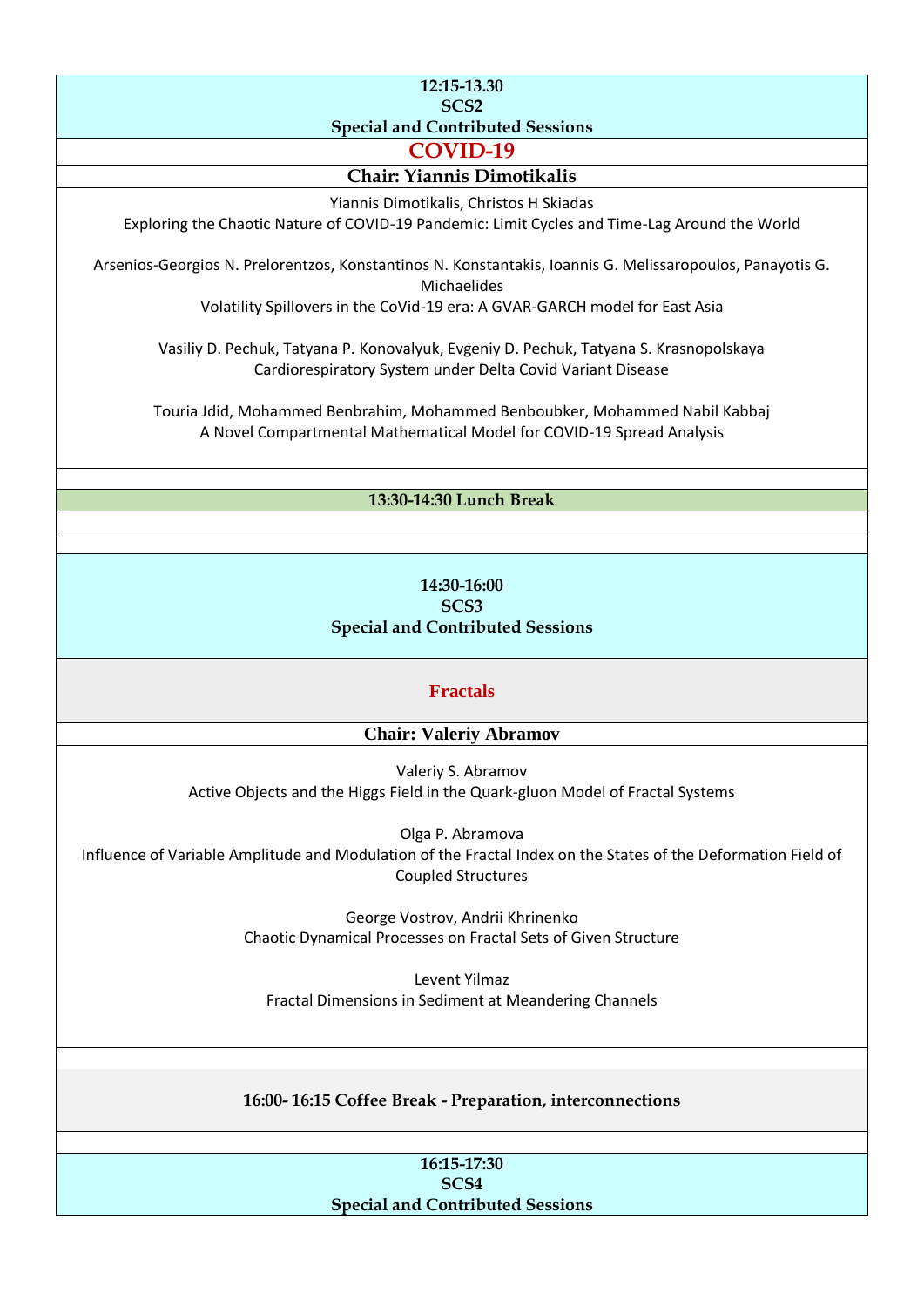## **Limit Cycles Chair: Shunji Kawamoto** Shunji Kawamoto

2-D Generalized Turing Maps and Discrete Limit Cycles with Phase Shift

Jakub Záthurecký Formal setting for period doubling bifurcation of limit cycles

Marco Desogus, Beatrice Venturi Global Indeterminacy and Cycles in a Monetary Policy Rules Optimal Control Model

Yigit Percin, Ilknur Kusbeyzi Aybar

Limit Cycles of Biochemical Reactions in the Morphogenesis Process Represented by the Gierer-Meinhardt Model

**17:30-19:00 SCS5 Special and Contributed Sessions** Attractors – Chaos Theory

Dmitrijs Pikulins, Sergejs Tjukovs, Juris Grizans, Aleksandrs Ipatovs, Iheanacho Chukwuma Victor Rare Attractors and Chaos in Buck Converter under Peak-Current Mode Control

> Lucian Eva, Alina Gavrilut, Maricel Agop Diagnosis of Epileptic Diseases through Strange Attractor Dynamics

Sónia H. Marques Evaluation of Probability Bounds in the Context of Nonlinear Analysis in Geotechnics

Sónia H. Marques

Reliability-Based Numerical Analysis of Spread Foundations Incorporating Spatial Variability on a Complex Substratified Layered Medium

Alexander M. Krot

On the soliton solution of the cubic Schrödinger-like equation describing cosmogonical body formation in the state of nonlinear wave disturbances

**End of the 1st Day**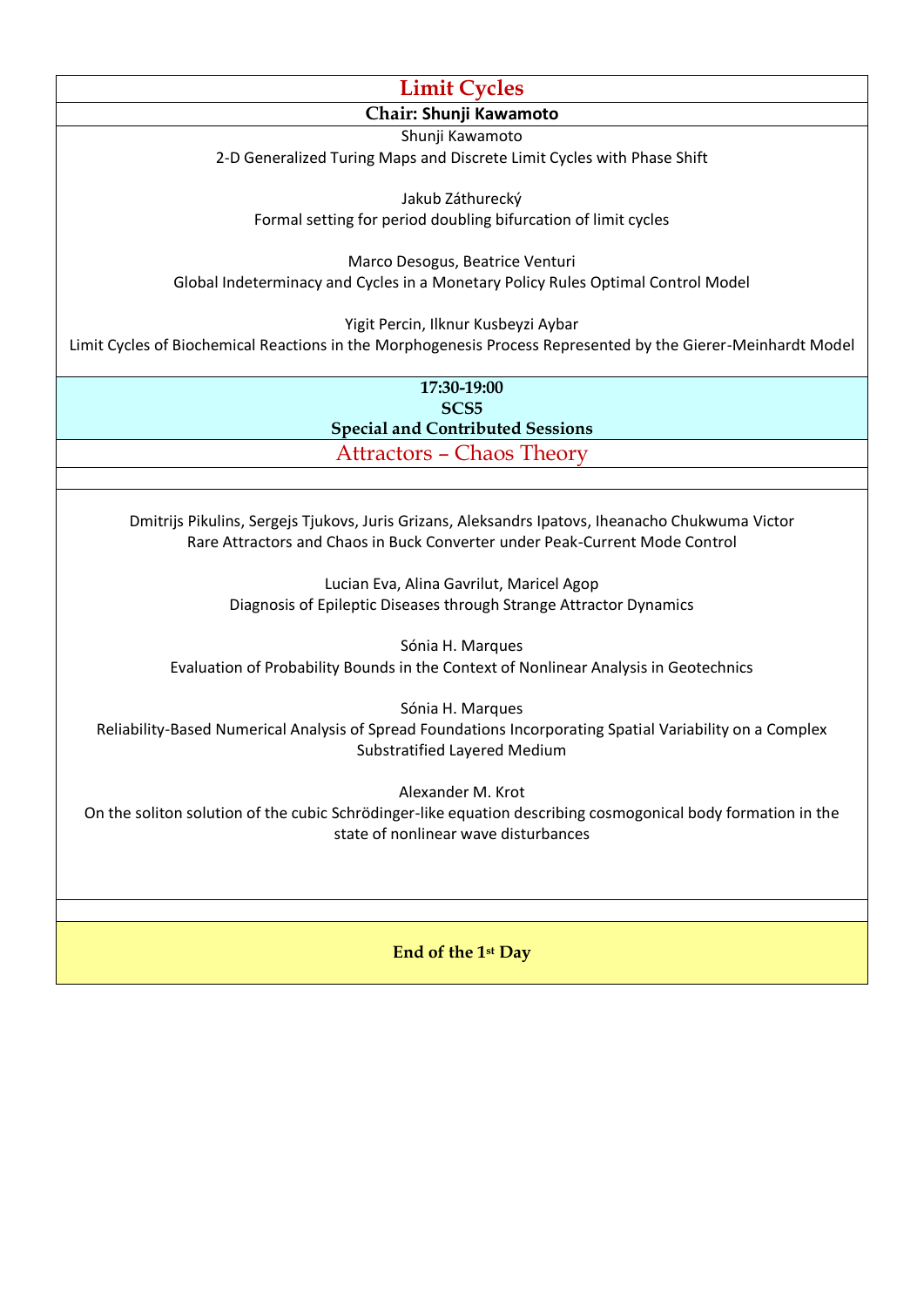

**CHAOS 2022** 

**15th Chaotic Modeling and Simulation International Conference 14 - 17 June 2022, Athens, Greece** 

**Wednesday, 15.6.2022**

**08:00- 08:15 Preparation, interconnections 08:15-09:45 SCS6 Special Session Fractional Dynamics II**

**Chair: Mark Edelman**

Mark Edelman Asymptotically Periodic Points in Arbitrary Positive Order Fractional Maps

> J. Alberto Conejero, Carlos Lizama, Òscar Garibo-i-Orts Inferring the nature of fractional Wu Baleanu trajectories

Pavel B. Dubovski, Jeffrey A. Slepoi Fundamental Systems for Fractional Differential Equations: Determinism or Chaos?

Yuexi Peng, Shaobo He, Kehui Sun Chaos in the Discrete Memristor-Based System with Fractional-Order Difference

> Carlos Lizama Evolution Equations: From Chaos to Control

**09:45- 10:00 Coffee Break – Preparation, interconnections**

**10:00-10:40 Plenary Session II Chair: Dimitrios Sotiropoulos**

## **Speaker: Leszek Sirko**

**Institute of Physics, Polish Academy of Sciences, Warsaw, Poland**

**Title:** 

**A new spectral invariant for quantum graphs and networks: properties and Applications**

**10:40-11:50**

**SCS7 Special and Contributed Sessions Theory**

**Chair: Wieslaw M. Macek**

Szymon Górka, Wieslaw M. Macek Analysis of Reconnection in the Magnetosphere on Small Scales

George Vostrov, Roman Opiata

Hidden chaotic periodicities in the classes of primes formed by an arbitrary natural number a in the extended and generalized Artin conjecture

> Alica Miller Devaney's Chaos and Eventual Sensitivity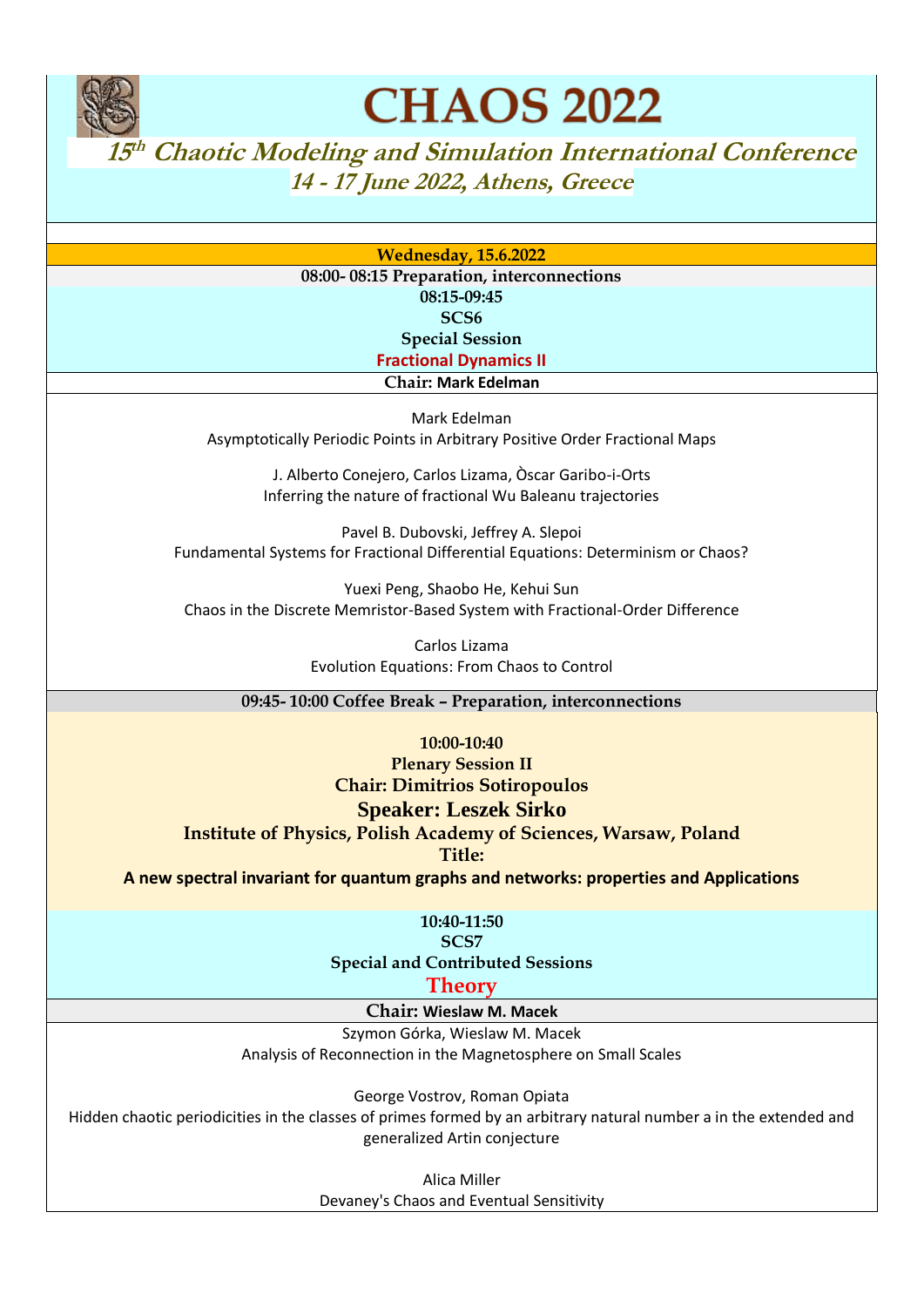| 11:50-13:00<br>SCS <sub>8</sub>                                                                                                                                        |
|------------------------------------------------------------------------------------------------------------------------------------------------------------------------|
| <b>Special and Contributed Sessions</b>                                                                                                                                |
| <b>Chaos Theory - Time Series</b>                                                                                                                                      |
| Chair: Lorenzo Escot, Co-Chair: Yiannis Dimotikalis                                                                                                                    |
| Saad Adjal, Aklouche-Benouaguef, Belkacem Zeghmati<br>The Roads to Chaos of Natural Convection in Inclined Porous Cavity                                               |
| Lorenzo Escot, Julio E. Sandubete<br>Numerical Simulations for Detecting Chaos in Time Series with Dynamic Noise                                                       |
| Valery Gaiko<br>Multistability and Chaos in Polynomial Dynamical Systems                                                                                               |
| Radek Halfar                                                                                                                                                           |
| Chaos in cardiac electrophysiology                                                                                                                                     |
| Mounira Kesmia<br>Modeling Study of Nonlinear Cardiac Dynamics                                                                                                         |
| 13:00-14:00 Lunch                                                                                                                                                      |
| 14:00-15:45<br>SCS9<br><b>Special Sessions</b>                                                                                                                         |
| Field-theoretic and statistical models of stochastic dynamics, developed turbulence and                                                                                |
| critical phenomena I                                                                                                                                                   |
| Co-Chairs: Michal Hnatič, Juha Honkonen, Tomáš Lučivjanský                                                                                                             |
| L.Ts. Adzhemyan, D.A. Evdokimov, M. Hnatič, E.V. Ivanova, M.V. Kompaniets, AndreyKudlis, D.V. Zakharov<br>The Critical Dynamic Exponent z of A Model: Five-loop Study  |
| L. Ts. Adzhemyan, M. Hnatič, E. V. Ivanova, M. V. Kompaniets, T. Lučivjanský, L. Mižišin<br>Higher order calculations in field-theoretic model of directed percolation |
| N.V. Antonov, P.I. Kakin, N. M. Lebedev, A.Yu. Luchin<br>Self-organized criticality in anisotropic system within a randomly moving environment                         |
| D. Davletbaeva, M. Hnatič, M. V. Komarova, T. Lučivjanský, L. Mižišin, M. Yu. Nalimov<br>Scaling behaviour of viscosity near the superfluid phase transition           |
| Michal Hnatič, Matej Kecer, Tomáš Lučivjanský, L. Mižišin<br>Dynamic isotropic percolation process: renormalization group analysis                                     |
| 15:45-16:00 Coffee Break - Preparation, interconnections                                                                                                               |
| 16:00-17:45                                                                                                                                                            |
| <b>SCS10</b>                                                                                                                                                           |
| <b>Special and Contributed Sessions</b>                                                                                                                                |
| <b>Chaos Theory - Quantum - Lorenz</b>                                                                                                                                 |
|                                                                                                                                                                        |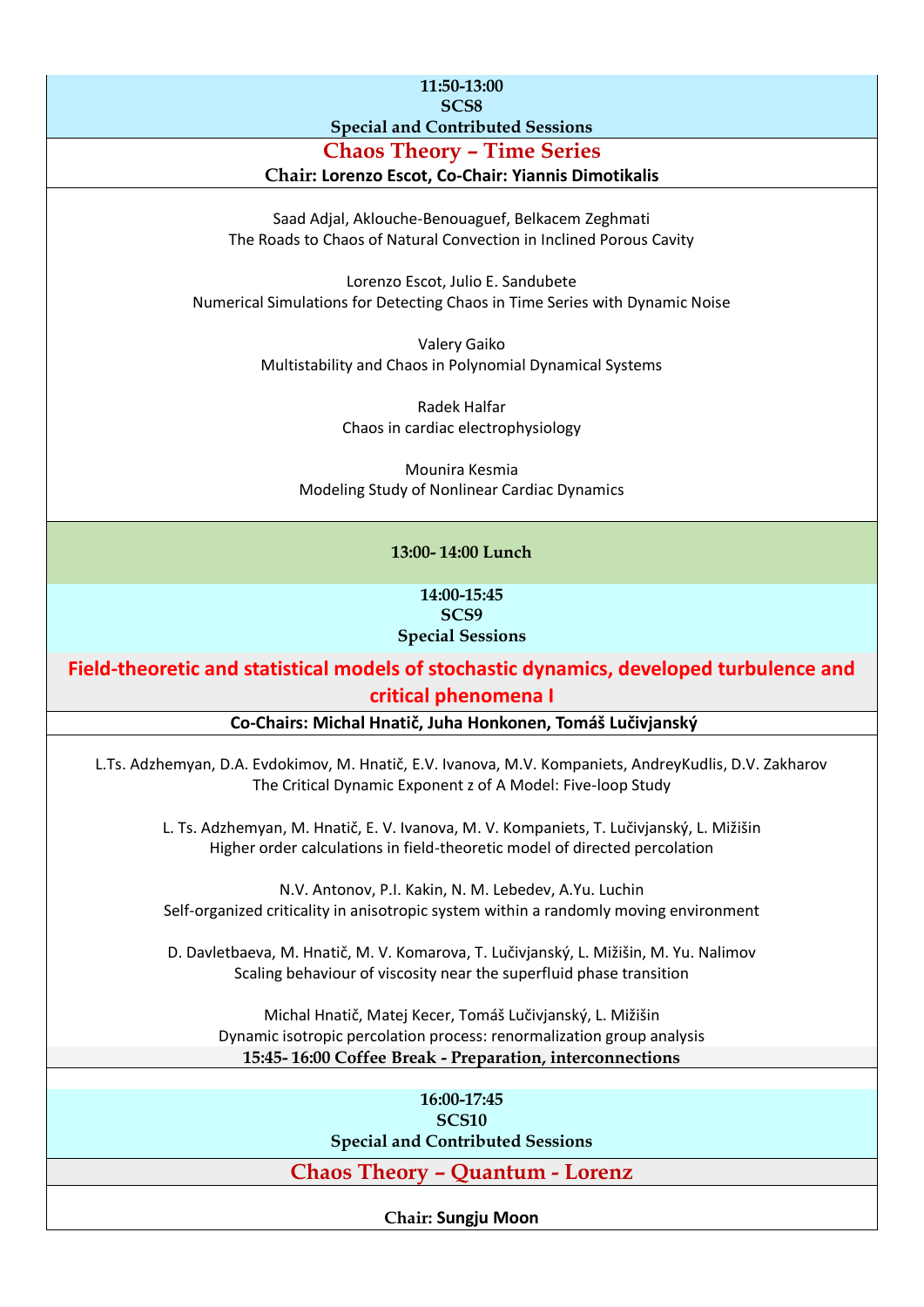Parisa Hosseinnezhad, Sohrab Behnia, Samira Fathizadeh

An efficient photodetector, Based on the engineered virus - based genetic: the quantum chaos approach

Parinaz Khaledi, Mohammad Khaledi, Mohammad Hossein Khaledi, Yousef Ali Abedini, Mohammad Karimi A Study of Behaviorism in Psychology Using the Chaos Approach

Iryna Kovalevska, Volodymyr Bondarenko, Hennadii Symanovych, Oleksandr Husiev Changes in the Rock Mass Geomechanical Properties with Account of the Chaos Theory based on a Computational Experiment

> Sungju Moon, Jong-Jin Baik Chaos Synchronization in Generalized Lorenz Systems and Connections to Data Assimilation

> > Sabiha Aklouche-Benouaguef, Saad Adjal, Belkacem Zeghmati Quantification of the Chaotic Phenomenon in Natural Convection

> > > Vyacheslav M. Somsikov "Order" and "Chaos" in the Evolution of Matter

**17:45-20:15 SCS11 Special and Contributed Sessions**

## **Theory - Nonlinear Problems - Equations**

**Chair: Rodica Luca Tudorache**

Verónica E. Pastor, Graciela A. González Stability switches in the Huijberts-Michiels-Nijmeijer problem

Hajar Alshoufi

Bore Problem in Open Cylindrical Channel under Precession Experimental and Theoretical Results

Soumeya Hacene-Chaouche, Mounira Kesmia Asymptotic Analysis of an Antiplane Electro-Elastic Contact Problem

Luc Pastur, Nan Deng, Laurette Tuckerman, Bernd R. Noack Coinciding local bifurcations in the Navier-Stokes equations

Alexandru Tudorache, Rodica Luca Tudorache On a singular Riemann-Liouville fractional boundary value problem with parameters

> Alexandru-Gabriel Tudorache, Vasile Manta, Simona Caraiman Quantum steganography using two hidden thresholds

> > Alexander V. Sosnitsky, Anatoly I. Shevchenko Multiphase Intelligence

Asher Yahalom A Fisher Information Perspective of Pauli's Electron

## **End of the 2nd Day**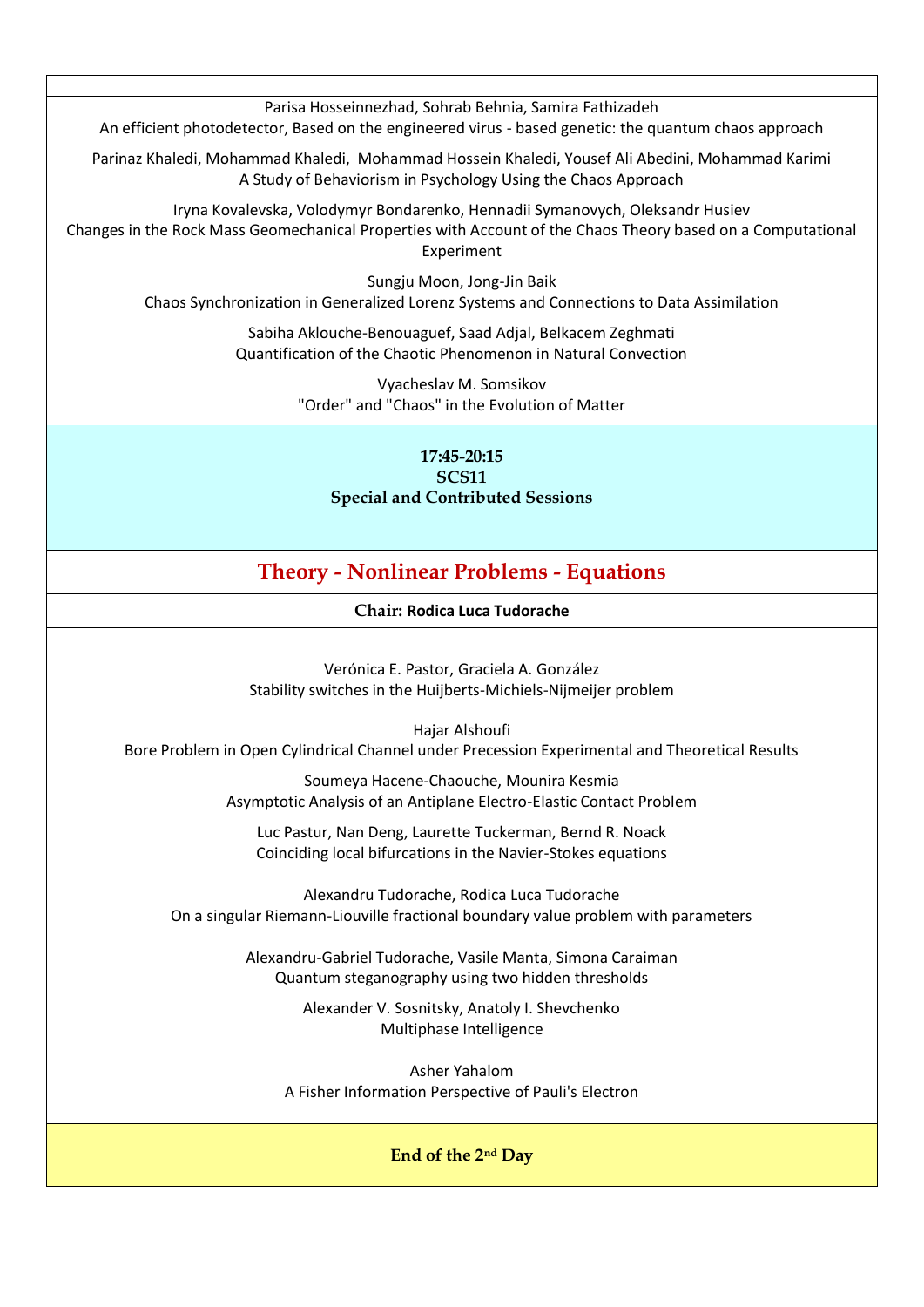

**CHAOS 2022** 

 $15<sup>th</sup>$  Chaotic Modeling and Simulation International Conference **14 - 17 June 2022, Athens, Greece** 

**Thursday, 16.6.2022**

**09:00- 09:15 Preparation, interconnections**

**09:15-11:00 SCS12 Special and Contributed Sessions**

**Field-theoretic and statistical models of stochastic dynamics, developed turbulence and critical phenomena II**

**Co-Chairs: Michal Hnatič, Juha Honkonen, Tomáš Lučivjanský**

Michal Hnatič, Matej Kecer, Tomáš Lučivjanský Smoluchowski approximation: Analysis of reaction-diffusion systems with long-range spreading

E. Jurcisinova, M. Jurcisin, R. Remecky Influence of a small-scale anisotropy on anomalous scaling in Kraichnan model of turbulence in the two-loop approximation

> Georgii Kalagov Stochastic Analysis of Scaling in Complex Critical Fluids

Marina Komarova, Mikhail Nalimov, Mikhail Kompaniets Strong coupling asymptotics of RG-function

Andrey Kudlis, L. Ts. Adzhemyan, Andrey Pikelner Critical behavior of isotropic ferromagnets in the dipole-dipole region

## **11:00-11:20 Coffee-Break**

**11:20-12:40 SCS13 Special and Contributed Sessions**

**Field-theoretic and statistical models of stochastic dynamics, developed turbulence and critical phenomena III**

**Co-Chairs: Michal Hnatič, Juha Honkonen, Tomáš Lučivjanský**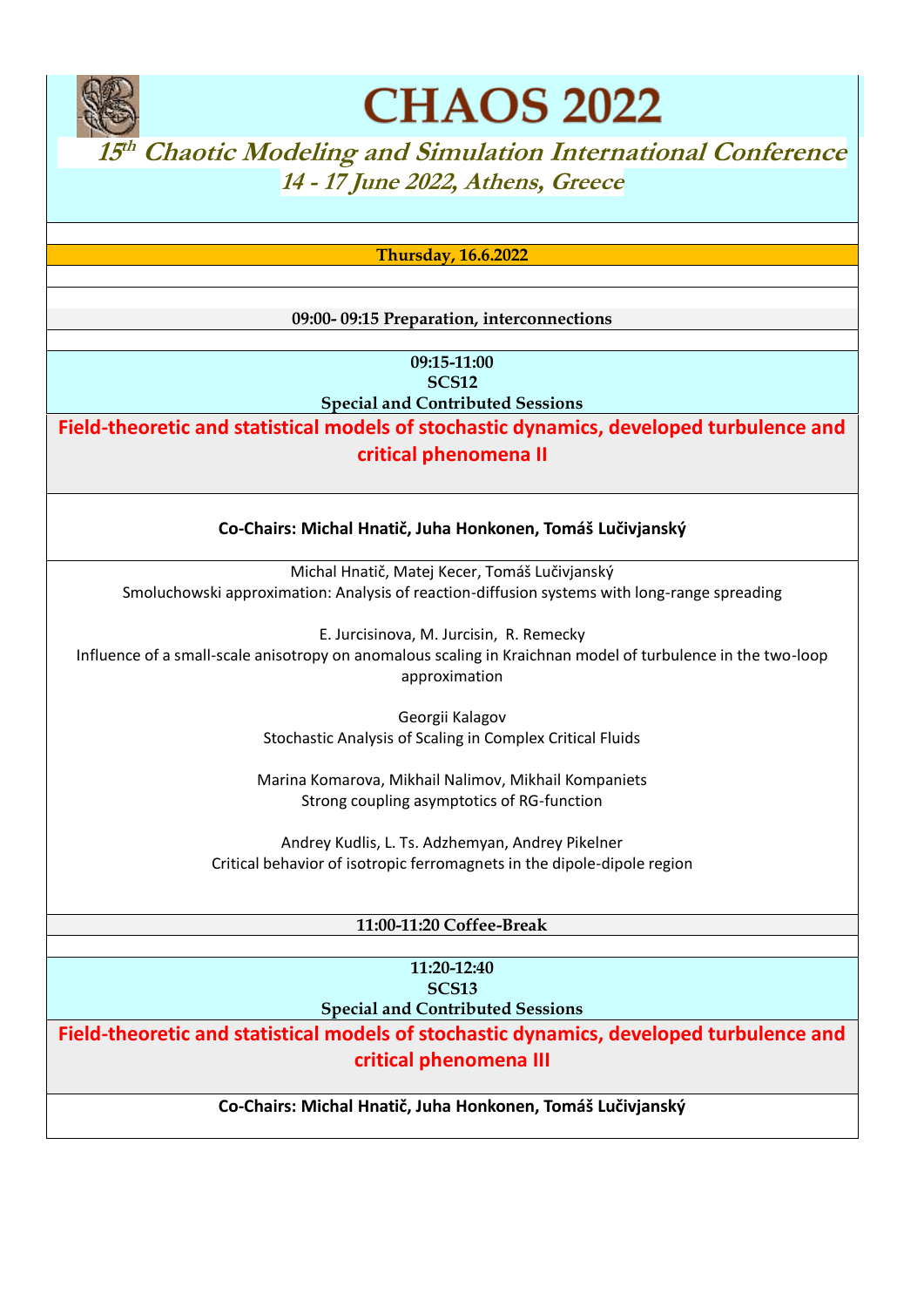| Yuri (Iurii) Molotkov, Juha Honkonen, M. Nalimov, M. Komarova                                                           |
|-------------------------------------------------------------------------------------------------------------------------|
| Critical Dynamic of the superfluid phase transtition. Calculation of z critical exponent and stabiity of IR fixed point |
|                                                                                                                         |
|                                                                                                                         |
| Mikhail Nalimov, Juha Honkonen, Marina Komarova, Vyacheslav Krivorol, Yurij Molotkov                                    |
| Quantum field theory in statistical physics: four peculiar and useful facts for a quantum particle physicist            |
|                                                                                                                         |
|                                                                                                                         |
| A. V. Ovsiannikov, M. Yu. Nalimov                                                                                       |
| Convergent perturbation theory as an instrument for renormalization group analysis of quantum field models              |
|                                                                                                                         |
| Juha Honkonen                                                                                                           |
|                                                                                                                         |
| Field theories for stochastic problems                                                                                  |
|                                                                                                                         |
| 12:40-13:40                                                                                                             |
| <b>LUNCH</b>                                                                                                            |
|                                                                                                                         |
|                                                                                                                         |
| 13:40-15:30                                                                                                             |
| <b>SCS14</b>                                                                                                            |
| <b>Special and Contributed Sessions</b>                                                                                 |
|                                                                                                                         |
| <b>Muses</b>                                                                                                            |
| <b>Models and Modeling</b>                                                                                              |
|                                                                                                                         |
| Chair: A. E. Botha                                                                                                      |
| I.R. Andrei, C. Onea, M.L. Pascu, M. Bulinski                                                                           |
| Numerical Model and Simulation of the Multimode Visible Emission of a Chaotic Laser Device                              |
|                                                                                                                         |
|                                                                                                                         |
| M. Ansariara, A. E. Botha, S. Emadi, M. R. Kolahchi                                                                     |
| Emergence of chimera state in a model for memory                                                                        |
|                                                                                                                         |
|                                                                                                                         |
| Alya Atoui, Samir Abbad Andaloussi, Kamal Slim, Régis Moilleron, Zaher khraibani                                        |
| Assessment and modeling of the chaotic variation of the physicochemical parameters at Quaraoun Lake                     |
|                                                                                                                         |
| Fausto Cavalli, Mario Gilli, Ahmad Naimzada                                                                             |
|                                                                                                                         |
| Endogenous interdependent preferences in a dynamical contest model                                                      |
|                                                                                                                         |
| M. Courbage, L. Mangin, F. Rozi                                                                                         |
| Entropy increase in a Chaotic Bursting Model of the Respiratory Neural System                                           |
|                                                                                                                         |
|                                                                                                                         |
| Evangelia N. Petraki                                                                                                    |
| Digital storytelling for developing ICT skills in primary education                                                     |
|                                                                                                                         |
|                                                                                                                         |
| Yousef Jafarzadeh                                                                                                       |
| Some results and theorems related to the triple Laplace transform                                                       |
|                                                                                                                         |
|                                                                                                                         |
|                                                                                                                         |
| 15:30-15:45 Coffee Break - Preparation, interconnections                                                                |
|                                                                                                                         |
| 15:45-18:00                                                                                                             |
| <b>SCS15</b>                                                                                                            |
|                                                                                                                         |
| <b>Special and Contributed Sessions</b>                                                                                 |
| <b>Models - Orbits - Nonlinear Problems</b>                                                                             |
| <b>Chair: Bo-Wen Shen</b>                                                                                               |
|                                                                                                                         |
|                                                                                                                         |

J. Galan-Vioque, J. Valverde

Modelling, continuation and bifurcations in non holonomic dynamical systems: applications to the rattleback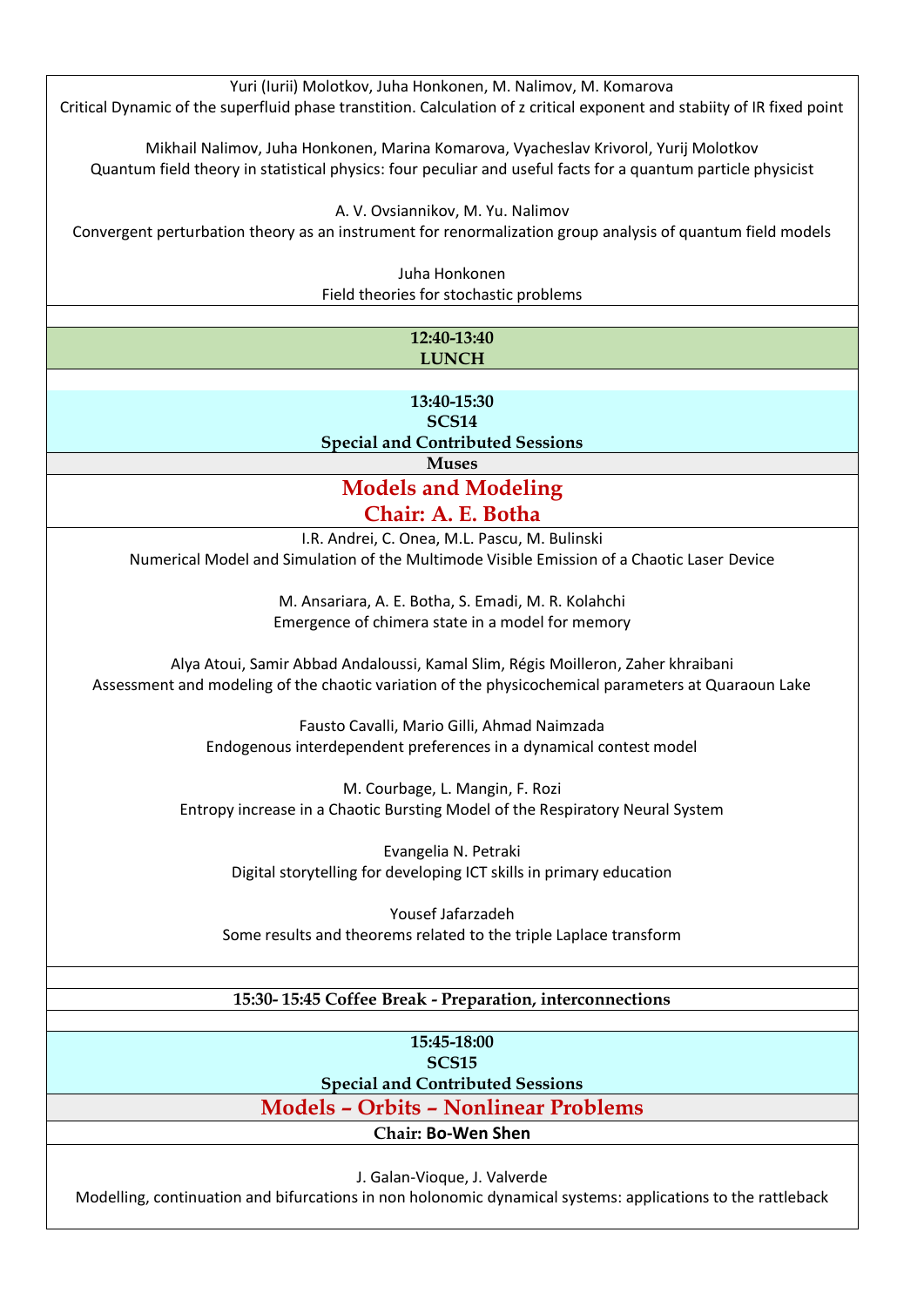Wei Paxson, Bo-Wen Shen A KdV-S.I.R.-type Model under a Weak Outbreak: Analytical Solutions of Solitary Epidemic Waves and Homoclinic **Orbits** Paolo Russu Bogdanov-Takens, Homoclinic Orbits and Routes of Chaos, in a Management Protected Areas 3D Model Deeptajyoti Sen, Sudeshna Sinha Emergence of extreme events through the Allee effect in a single and coupled patches and its diminution through noise in a three-species population model Bo-Wen Shen, Roger A. Pielke Sr., Xubin Zeng

> Zahraa Ibrahim, Rabih Sultan In-Situ Reaction-Transport Processes in Some Rock Systems

Finite Predictability and Two Types of Sensitivities within the Lorenz 1963 and 1969 Models

Sónia H. Marques Simulation and Optimisation Techniques for Construction of a Probability Box Structure

> **18:00-19:00 SCS16**

**Special and Contributed Sessions**

**WORKSHOP: Financial effects / consequences of the COVID-19 pandemic on Crete Chairs: Christos Floros and George Matalliotakis**

**Implementing body and participants: Region of Crete, Accounting and Finance Laboratory (LAFIM) of the Hellenic Mediterranean University**

> Christos Floros Seasonality and volatility of farm prices: The case of Crete

George Matalliotakis and Efthalia Tabouratzi The economic impact of the COVID-19 pandemic on Greek companies: Evidence from Crete

Maria Sachinidou and George Matalliotakis

Financial Analysis and Comparative Study of 4 Hospitals under the Jurisdiction of the 2nd Regional Health Authority of Piraeus & North Aegean during 2017 -2020

> Yiannis K. Yiannoulis Synopsis of the Accounting Research in Hellas

> > **End of the 3rd Day**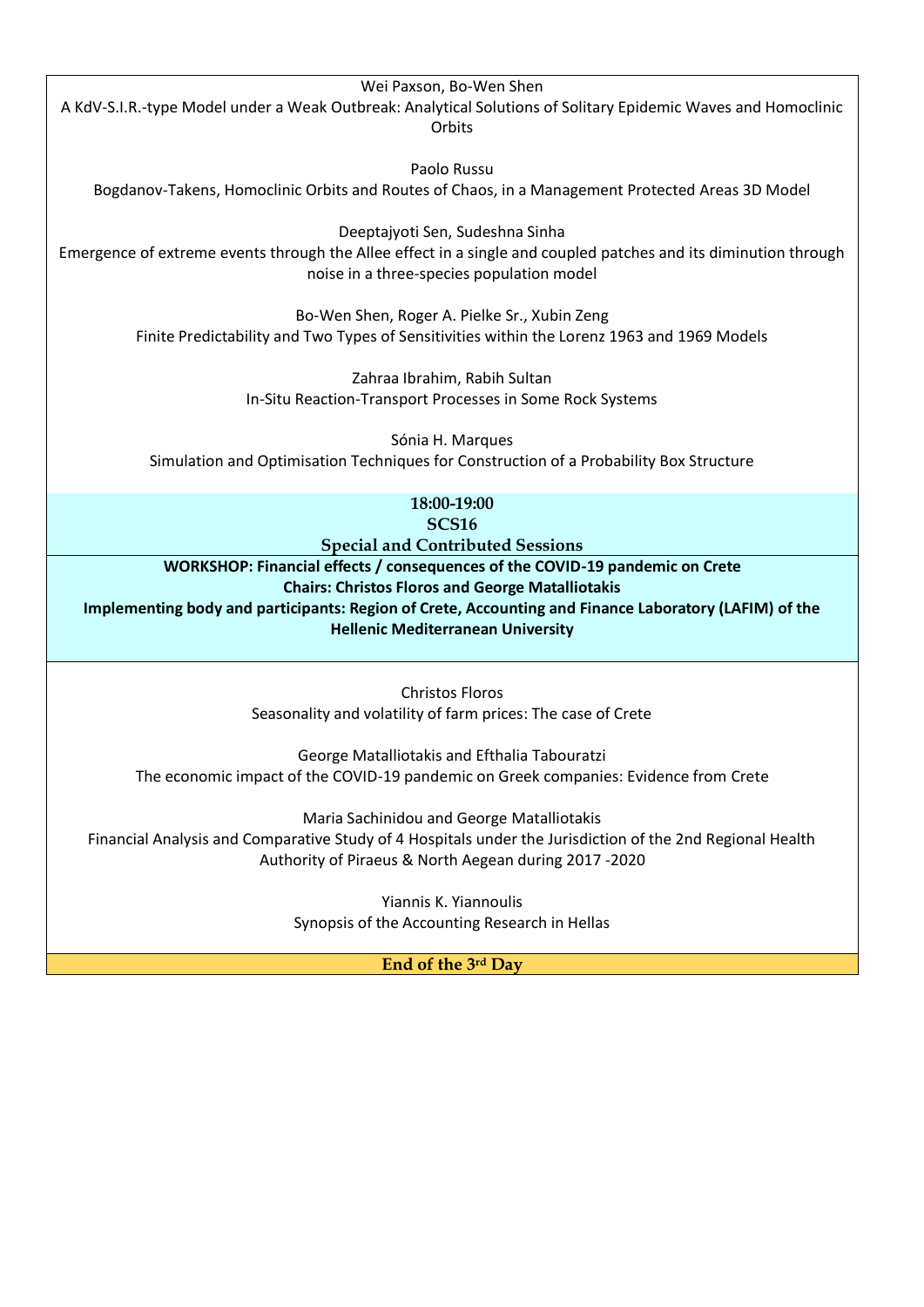

# **CHAOS 2022**

# **15<sup>th</sup> Chaotic Modeling and Simulation International Conference 14 - 17 June 2022, Athens, Greece**

## **Friday, 17.6.2022**

**09:00- 09:10 Preparation, interconnections**

## **09:10-11:20 SCS17 Special and Contributed Sessions**

## **Nonlinear Problems – Data Analysis**

**Chair:** André E. Botha

Luis Vázquez, David Usero, M. Pilar Velasco Schrödinger Equation: Competition of Action and Length Scales

> Radim Pánis, Karel Adámek and Norbert Marwan Parameter-less Recurrence Quantification Analysis

Z. Beyza Metin, Fatih Özkaynak CPCG: Chaotic Permuted Congruential Generator

Veronika Eclerová, Mohammad R. Kolahchi, André E. Botha Effects of frustrated coupling, node degree and load distribution on synchronicity in electrical power grids

Veronika Eclerová, Lenka Přibylová, André E. Botha Transformation of master-slave systems with harmonic terms for improved stability in numerical continuation

> Belqassim Bouteghrine, Camel Tanougast, Said Sadoudi Chaotic Properties of New 1-D, 2-D Maps

Evelina V. Prozorova Analysis of the Influence of Boundary Conditions in Kinetic Problems

## **11:20- 11:40 Coffee Break - Preparation, interconnections**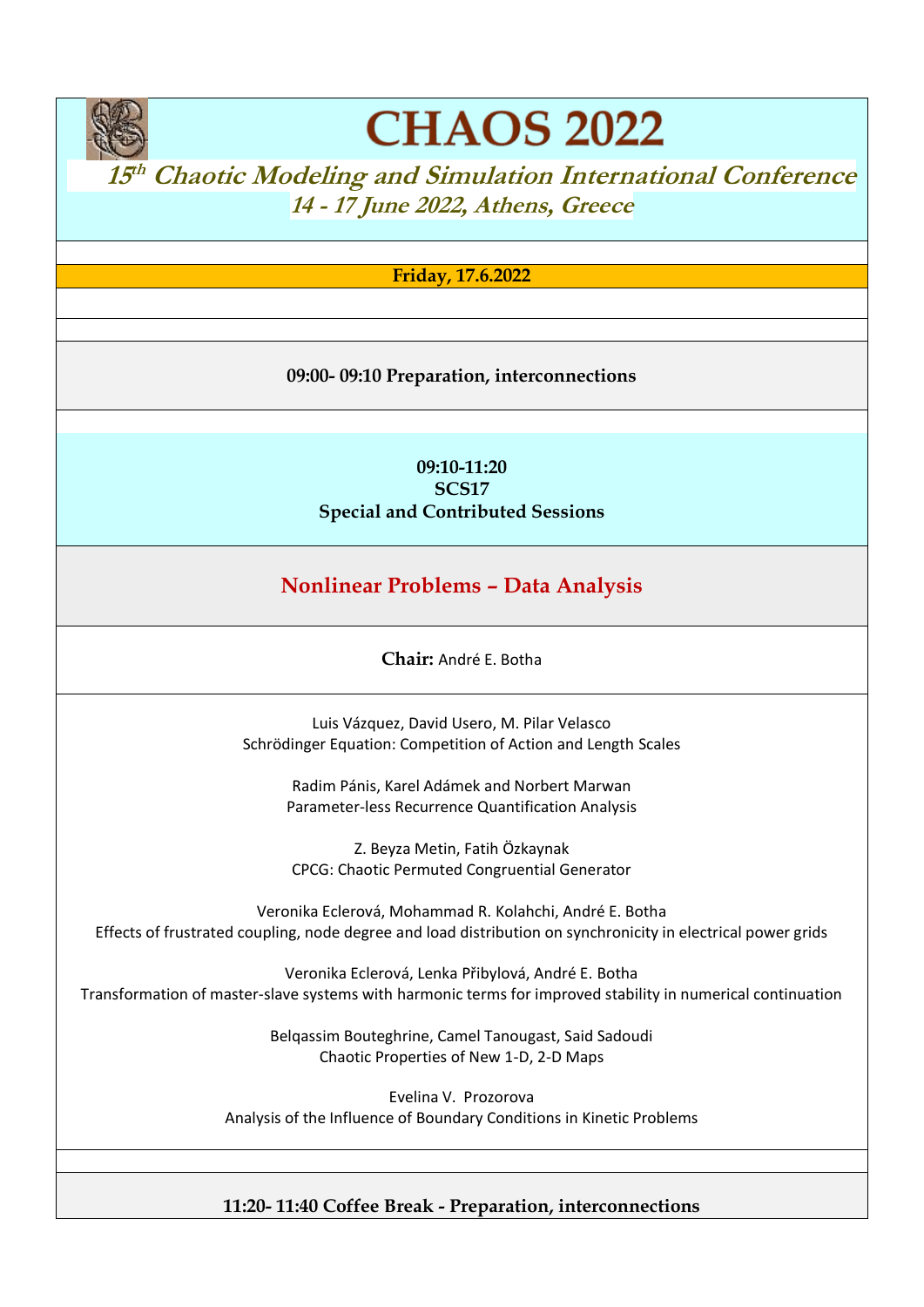## **11:40-13:30 SCS18 Special and Contributed Sessions**

## **Dynamics - Systems**

**Chair:** Aleksandr Shvets, Co-Chair: Siavash H. Sohrab

Nickolay Korabel Fractional dynamics of endosomes in cells

Nicolò Pecora

Dynamics and bifurcations in a new Keynesian model with heterogeneous expectations: the role of monetary policy

> Sabrina Francesca Pellegrino Spectral Methods for an Integro-DifferentialL Model in Elastodynamics

Georges Sarafopoulos, Despoina Terzopoulou On the Dynamics of a Heterogenous Duopoly Game Participating in Nitrogen Emission Reduction

> Aleksandr Shvets Bifurcations of limit sets in some dynamic systems with limited excitations

> > Siavash H. Sohrab

Examples of Application of an Invariant Statistical Theory of Field to Cosmology, Astrophysics, Hydrodynamics, Electrodynamics, and Photonics

> Eyüp Eröz, Erkan Tanyıldızı, Fatih Özkaynak New Results on Obtaining Optimal LFSR Configurations Using Optimization Algorithms

#### **13:30- 14:30 Lunch**

**14:30-16:30 SCS19**

**Special and Contributed Sessions**

**Chaos Theory – Control - Covid**

**Chair: Victor Law**

Dimitrios Dellaportas, Anna Alexandratou The Global atmosphere's energy balance. Is it a possibility?

Georgios N. Adamopoulos, Odysseus P. Tsakiridis Modification of Chua's Circuit to Create Chaotic Carriers Controlled by Current Sources

Claudio García-Grimaldo, Eric Campos One Dimensional Chaotic Map without Fixed Points and with Amplitude Control

> Sohrab Behnia, Samira Fathizadeh, Fatemeh Nemati A Controller system for Preventing the Covid-19 Infection

Theodoros Daglis The effect of Google trends in the Sin stocks during the COVID-19 crisis and the crisis of 2008 – A Multi-Fractal and Econometric Approach